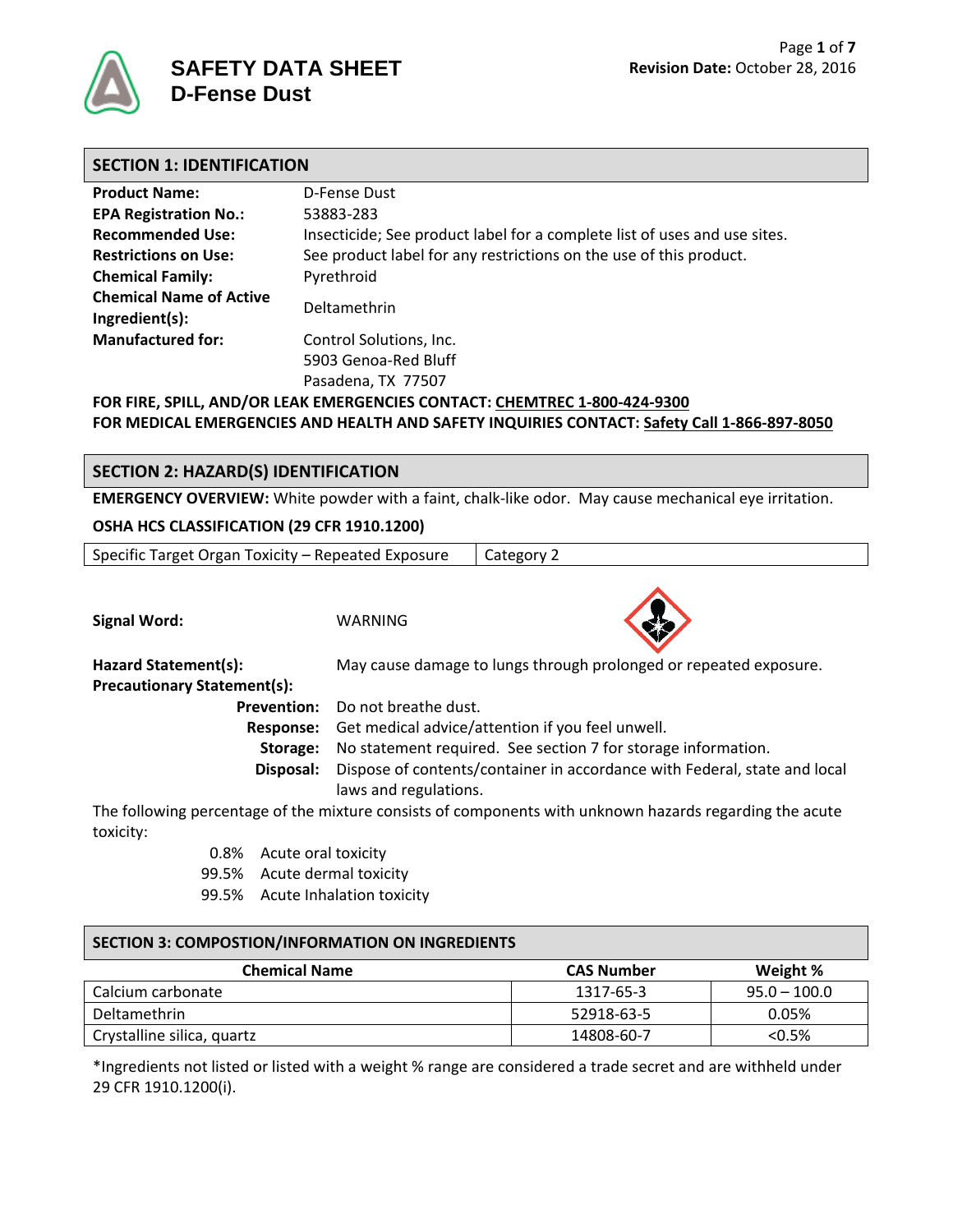| <b>SECTION 4: FIRST AID MEASURES</b>                                                                    |                                                                                                 |  |
|---------------------------------------------------------------------------------------------------------|-------------------------------------------------------------------------------------------------|--|
| IF IN EYES:                                                                                             | Hold eye open and rinse slowly and gently with water for 15 to 20 minutes. Remove contact       |  |
|                                                                                                         | lenses, if present, after the first 5 minutes; then continue rinsing eye. Call a poison control |  |
|                                                                                                         | center or doctor for treatment advice.                                                          |  |
| IF ON SKIN:                                                                                             | Take off contaminated clothing. Rinse skin immediately with plenty of water for 15 to 20        |  |
|                                                                                                         | minutes. Call a poison control center or doctor for treatment advice.                           |  |
| IF INHALED:                                                                                             | Move person to fresh air. If person is not breathing, call 911 or an ambulance; then give       |  |
|                                                                                                         | artificial respiration, preferably mouth-to-mouth if possible. Call a poison control center or  |  |
|                                                                                                         | doctor for further treatment advice.                                                            |  |
| IF INGESTED:                                                                                            | Call a poison control center or doctor immediately for treatment advice. Have person sip a      |  |
|                                                                                                         | glass of water if able to swallow. Do not induce vomiting unless told to do so by a poison      |  |
|                                                                                                         | control center or doctor. Do not give anything by mouth to an unconscious person.               |  |
| Most important symptoms/offects, asyte and delayed: Mild mechanical eve irritation. Peneated inhalation |                                                                                                 |  |

**Most important symptoms/effects, acute and delayed:** Mild mechanical eye irritation. Repeated inhalation may cause coughing, discomfort in the chest and shortness of breath.

## **SECTION 5: FIRE-FIGHTING MEASURES**

| <b>Suitable Extinguishing Media:</b>         | Foam, dry chemical, carbon dioxide or water spray                    |  |  |
|----------------------------------------------|----------------------------------------------------------------------|--|--|
| <b>Unsuitable Extinguishing Media:</b>       | Water jet                                                            |  |  |
| <b>Hazardous Combustion Products:</b>        | Thermal decomposition may produce toxic carbon and nitrogen oxides.  |  |  |
| <b>Special Protective Equipment &amp;</b>    | Evacuate area and fight fire upwind from a safe distance to avoid    |  |  |
| <b>Precautions:</b>                          | hazardous vapors and decomposition products. Foam and/or dry         |  |  |
|                                              | chemical are preferred to minimize environmental contamination. If   |  |  |
|                                              | water is used, dike and collect water to prevent run-off. Wear self- |  |  |
|                                              | contained breathing apparatus and full fire-fighting turn-out gear   |  |  |
|                                              | (Bunker gear).                                                       |  |  |
| <b>Unusual Fire &amp; Explosion Hazards:</b> | None known                                                           |  |  |

| <b>SECTION 6: ACCIDENTAL RELEASE MEASURES</b> |                                                                                                                                                                                                                                                                                                                          |  |  |
|-----------------------------------------------|--------------------------------------------------------------------------------------------------------------------------------------------------------------------------------------------------------------------------------------------------------------------------------------------------------------------------|--|--|
| <b>Personal Precautions:</b>                  | See Section 8 for personal protection equipment.                                                                                                                                                                                                                                                                         |  |  |
| <b>Environmental Precautions:</b>             | Keep spilled material and any rinsate from contaminating soil or from entering<br>sewage and drainage systems and bodies of water.                                                                                                                                                                                       |  |  |
| <b>Methods for Containment:</b>               | Isolate the spill area. Keep unnecessary and unprotected personnel from<br>entering. Sweep up spills using a dust suppressant agent which does not react<br>with the product. If using a vacuum cleaner to collect material, use a cleaner<br>equipped with a HEPA filter. Collect in a suitable container for disposal. |  |  |
| <b>Methods for Clean-up:</b>                  | Place contaminated material in appropriate container for disposal. After<br>removal, flush contaminated area thoroughly with water. Pick up wash liquid<br>with additional absorbent and place in a disposable container. Do not put<br>spilled material back in the original container.                                 |  |  |
| <b>Other Information:</b>                     | None known                                                                                                                                                                                                                                                                                                               |  |  |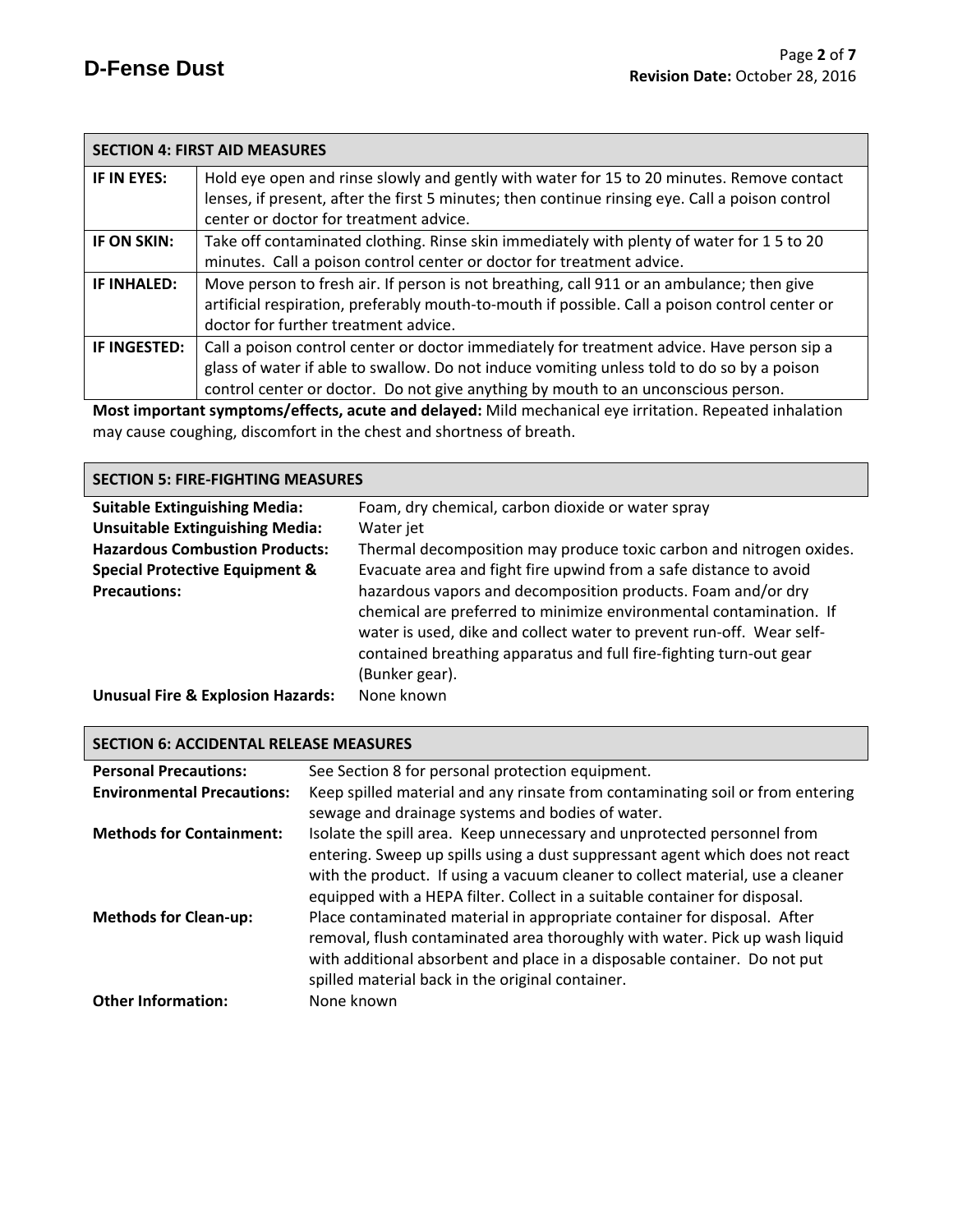### **SECTION 7: HANDLING AND STORAGE**

**Handling:** RECOMMENDATIONS ARE INTENDED FOR MANUFACTURING, PACKAGING AND COMMERCIAL BLENDING WORKERS. PESTICIDE APPLICATORS AND WORKERS must refer to the product label and Directions for Use attached to the product for Agricultural Use Requirements in accordance with the EPA Worker Protection Standard 40 CFR part 170.Handle and open container in a manner as to prevent spillage. Do not eat, drink or smoke while handling this product. Immediately wash off accidental contact with product from skin, clothing and out of eyes.

**Storage: See pesticide label for full information on product storage.** Do not contaminate water, food or feed by storage of this product. Store away from sources of heat, out of direct sunlight and away from incompatible materials. Pesticides should be stored in secured areas away from children and animals.

**Storage Temperature (Min/Max):** Not determined **Product Incompatibilities:** Avoid contact with strong acids

#### **SECTION 8: EXPOSURE CONTROLS/PERSONAL PROTECTION**

**Users of a pesticide product must refer to the product label for personal protective equipment requirements.**

#### **Exposure Guidelines:**

| <b>COMPONENT</b><br><b>OSHA PEL</b> |                                         | <b>ACGIH TLV</b>        | <b>NIOSH REL</b>                     |
|-------------------------------------|-----------------------------------------|-------------------------|--------------------------------------|
| Calcium carbonate                   | 5 mg/m <sup>3</sup> (resp. fraction)    |                         | 5 mg/m <sup>3</sup> (resp. fraction) |
|                                     | 15 mg/m <sup>3</sup> (total dust)       |                         | 15 mg/m <sup>3</sup> (total dust)    |
|                                     | 0.3 mg/m <sup>3</sup> (total dust)(TWA) | 0.025 mg/m <sup>3</sup> | 0.05 mg/m <sup>3</sup>               |
| Crystalline silica                  | $0.1 \text{ mg/m}^3$ (respirable)(TWA)  | (resp. fraction) (TWA)  | (resp. dust) (TWA)                   |

**Engineering Controls:** Provide general or local exhaust ventilation systems to maintain airborne concentrations below OSHA PELs or other specified exposure limits. Local exhaust ventilation is preferred.

| <b>Respiratory Protection:</b>    | In areas of poor ventilation, use a NIOSH approved respirator with             |  |  |
|-----------------------------------|--------------------------------------------------------------------------------|--|--|
|                                   | cartridges/canisters approved for silica dust.                                 |  |  |
| <b>Eye Protection:</b>            | Chemical goggles or safety glasses and full-face shield.                       |  |  |
| <b>Protective Gloves:</b>         | Chemical-resistant gloves such as barrier laminate, butyl rubber, nitrile,     |  |  |
|                                   | neoprene rubber, polyvinyl chloride (PVC) or Viton.                            |  |  |
| <b>Other Protective Clothing:</b> | Long-sleeved shirt, long pants and chemical resistant footwear plus socks.     |  |  |
| <b>General Safety Measures:</b>   | Wash hands before eating, drinking, chewing gum, using tobacco, or using the   |  |  |
|                                   | toilet. Remove clothing immediately after handling this product. Wash outside  |  |  |
|                                   | of gloves before removing. Discard clothing and other absorbent materials that |  |  |
|                                   | have been drenched or heavily contaminated with this product's concentrate.    |  |  |
|                                   | Do not reuse them. Follow manufacturer's instructions for cleaning and         |  |  |
|                                   | maintaining PPE. If no such instructions for washables, use detergent and hot  |  |  |
|                                   | water. Keep and wash PPE separately from other laundry.                        |  |  |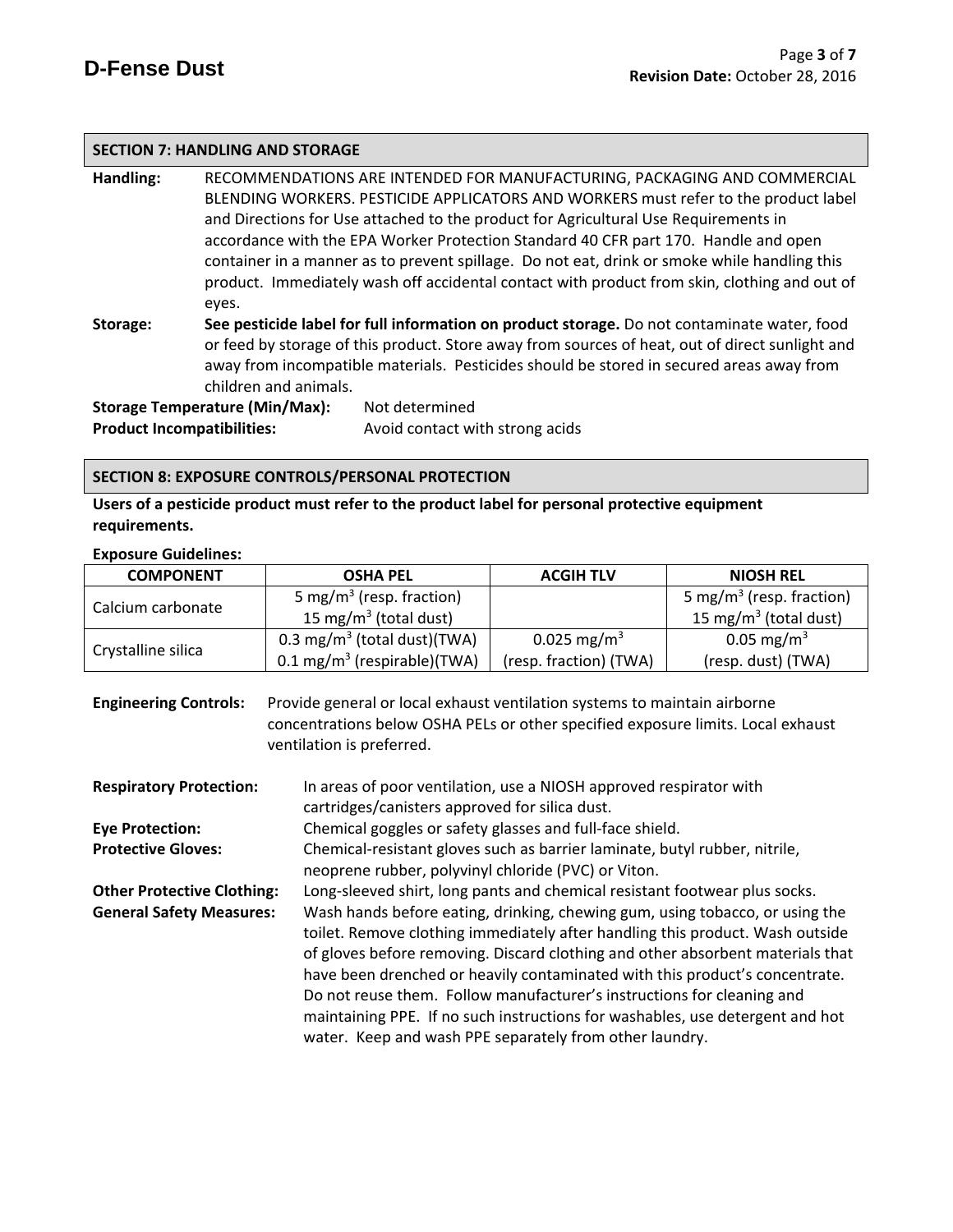| Appearance:                     | White powder     | <b>Upper/Lower Flammability Limits:</b> | Not determined      |
|---------------------------------|------------------|-----------------------------------------|---------------------|
|                                 |                  |                                         |                     |
| Odor:                           | Faint chalk-like | <b>Vapor Pressure:</b>                  | Not determined      |
| <b>Odor Threshold:</b>          | Not determined   | <b>Vapor Density:</b>                   | Not determined      |
| pH (1% dispersion):             | $8.8 - 9.4$      | Relative Density (@24°C):               | 2.71 g/ml (typical) |
| <b>Melting /Freezing Point:</b> | Not determined   | <b>Solubility in Water:</b>             | Not determined      |
| <b>Boiling Point/Range:</b>     | Not determined   | <b>Partition Coefficient:</b>           | Not determined      |
| <b>Flash Point:</b>             | Not applicable   | <b>Auto-ignition Temperature:</b>       | Not determined      |
| <b>Evaporation Rate:</b>        | Not determined   | <b>Decomposition Temperature:</b>       | Not determined      |
| <b>Flammability:</b>            | Not applicable   | Viscosity:                              | Not applicable      |
|                                 |                  |                                         |                     |

| <b>Reactivity:</b>                         | No hazardous chemical reactions known.                      |
|--------------------------------------------|-------------------------------------------------------------|
| <b>Chemical Stability:</b>                 | Stable under normal storage and handling conditions.        |
| <b>Possibility of Hazardous Reactions:</b> | No potential for hazardous reactions known.                 |
| <b>Conditions to Avoid:</b>                | <b>Extreme temperatures</b>                                 |
| <b>Incompatible Materials:</b>             | Strong acids                                                |
| <b>Hazardous Decomposition Products:</b>   | Thermal decomposition may produce toxic carbon and nitrogen |
|                                            | oxides.                                                     |

# **SECTION 11: TOXICOLOGICAL INFORMATION**

| <b>Likely Routes of Exposure:</b>   | Eye contact, Skin contact, Inhalation, Ingestion                                                                                                                                                                                                                                                                                                                                                                                                 |
|-------------------------------------|--------------------------------------------------------------------------------------------------------------------------------------------------------------------------------------------------------------------------------------------------------------------------------------------------------------------------------------------------------------------------------------------------------------------------------------------------|
| <b>Symptoms of Exposure:</b>        | Mild mechanical eye irritation. Repeated inhalation may cause coughing,                                                                                                                                                                                                                                                                                                                                                                          |
|                                     | discomfort in the chest and shortness of breath.                                                                                                                                                                                                                                                                                                                                                                                                 |
| Oral LD <sub>50</sub> :             | >2,000 mg/kg (Estimated based upon component data)                                                                                                                                                                                                                                                                                                                                                                                               |
| Dermal LD <sub>50</sub> :           | >2,000 mg/kg (Estimated based upon component data)                                                                                                                                                                                                                                                                                                                                                                                               |
| Inhalation LC <sub>50</sub> :       | >5.0 mg/L (Estimated based upon component data) No components are known                                                                                                                                                                                                                                                                                                                                                                          |
|                                     | to be acutely toxic via inhalation.                                                                                                                                                                                                                                                                                                                                                                                                              |
| <b>Eye Irritation/Damage:</b>       | Not anticipated to be an eye irritant based upon component data.                                                                                                                                                                                                                                                                                                                                                                                 |
| <b>Skin Corrosion/Irritation:</b>   | Not anticipated to be a skin irritant based upon component data.                                                                                                                                                                                                                                                                                                                                                                                 |
| <b>Skin Sensitization:</b>          | Non-sensitizer, based upon component data.                                                                                                                                                                                                                                                                                                                                                                                                       |
|                                     |                                                                                                                                                                                                                                                                                                                                                                                                                                                  |
| <b>Chronic/Subchronic Toxicity:</b> | Deltamethrin caused neurobehavioral effects and/or neuropathological<br>changes in animal studies. The toxic effects of Deltamethrin are related to<br>transient hyperactivity typical for pyrethroid neurotoxicity. Overexposure to<br>the respirable dust of crystalline silica (quartz or cristobalite, less than or<br>equal to 5 microns in size) may lead to silicosis in humans, which is a<br>progressive and irreversible lung disease. |
| <b>Mutagenicity:</b>                | Deltamethrin was not mutagenic or genotoxic in a battery of in vitro and in<br>vivo tests.                                                                                                                                                                                                                                                                                                                                                       |
| <b>Reproductive Toxicity:</b>       | No data available                                                                                                                                                                                                                                                                                                                                                                                                                                |
| <b>Neurotoxicity:</b>               | No data available                                                                                                                                                                                                                                                                                                                                                                                                                                |
| <b>Target Organs:</b>               | No data available                                                                                                                                                                                                                                                                                                                                                                                                                                |
| <b>Aspiration Hazard:</b>           | Not likely due to the form of the product.                                                                                                                                                                                                                                                                                                                                                                                                       |
|                                     |                                                                                                                                                                                                                                                                                                                                                                                                                                                  |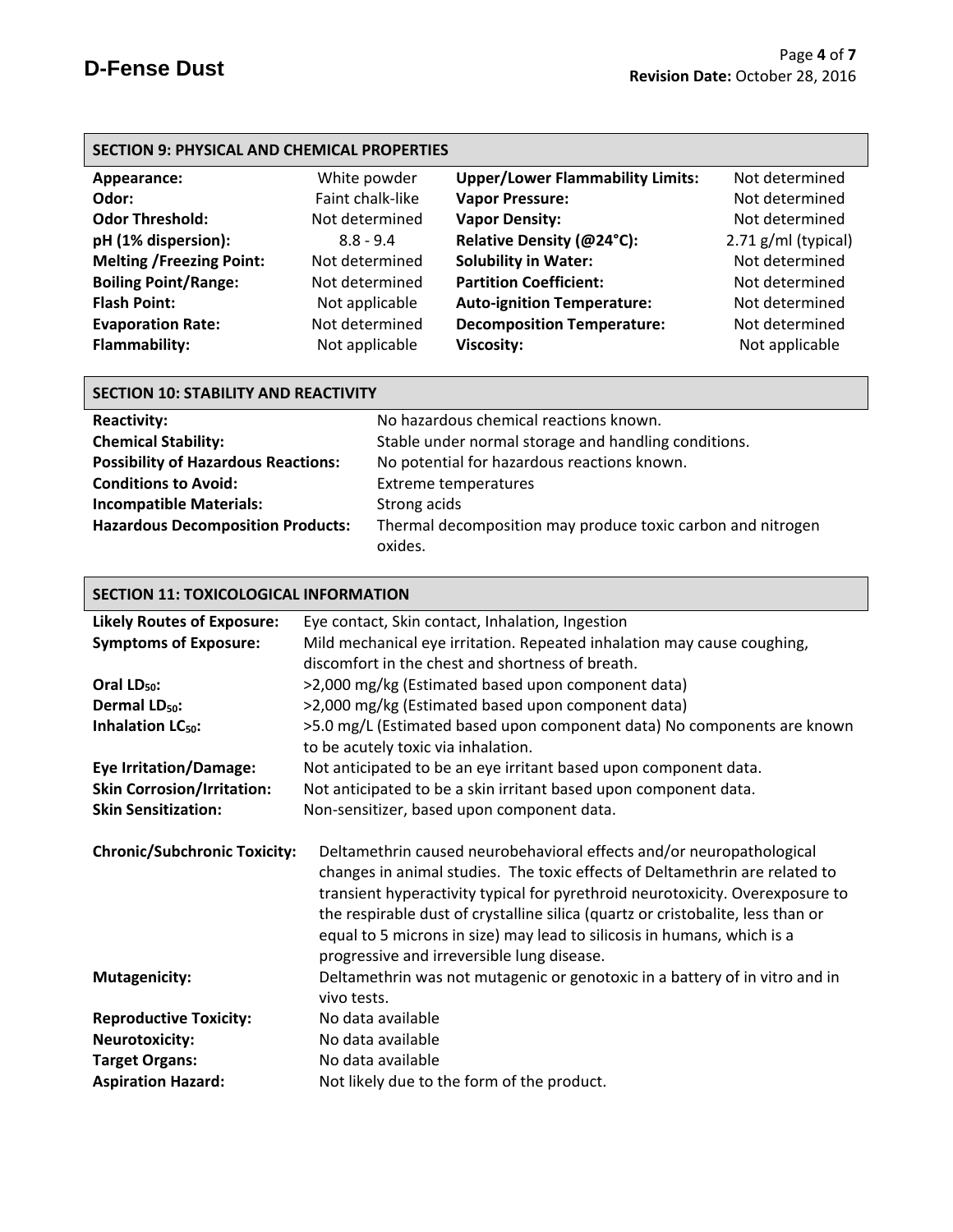## **Carcinogenicity:**

| <b>Chemical Name</b> | <b>ACGIH</b> | IARC       | <b>NTP</b>       | <b>OSHA</b> |
|----------------------|--------------|------------|------------------|-------------|
| Crystalline silica   | Group A2     | Category 1 | Known to be      |             |
|                      |              |            | Human Carcinogen |             |

## **SECTION 12: ECOLOGICAL INFORMATION**

## **Environmental Hazards Statement from FIFRA Regulated Pesticide Label:**

This product is toxic to fish and aquatic invertebrates. Do not discharge effluent containing this product into lakes, streams, ponds, estuaries, oceans, or other waters unless in accordance with the requirements of a National Pollutant Discharge Elimination Systme (NPDES) permit and the permitting authority has been notified in writing prior to discharge. Do not discharge effluent containing this product into sewer systems without previously notifiying the local sewage treatment plant authority. For guidance, contact your State Water Board or regional office of the EPA.

| <b>ECOTOXICITY DATA:</b>              | The data presented below is for deltamethrin technical. |
|---------------------------------------|---------------------------------------------------------|
| <b>Fish Toxicity:</b>                 | Pumpkinseed sunfish 96 hr $LC_{50} = 0.58 \mu g/L$      |
|                                       | Sheepshead minnow 96 hr $LC_{50} = 0.36 \mu g/L$        |
| <b>Aquatic Invertebrate Toxicity:</b> | Daphnia magna 48 hr $EC_{50} = 0.11 \mu g/L$            |
|                                       | Mysid shrimp 96 hr $LC_{50} = 0.0017 \mu g/L$           |
| <b>Aquatic Plant Toxicity:</b>        | No data available                                       |
| <b>Avian Toxicity:</b>                | Bobwhite Quail LD <sub>50</sub> > 2,250 mg/kg-bw        |
|                                       | Mallard Duck $LC_{50} > 4,640$ mg/kg diet               |
| <b>Honeybee Toxicity:</b>             | Contact $LD_{50} = 0.0015 \mu g/$ bee                   |
|                                       |                                                         |

## **ENVIRONMENTAL EFFECTS:**

| <b>Persistence and Degradability:</b> | No data available |
|---------------------------------------|-------------------|
| <b>Bioaccumulation:</b>               | No data available |
| Mobility:                             | No data available |
| <b>Other Adverse Effects:</b>         | No data available |

## **SECTION 13: DISPOSAL CONSIDERATIONS**

| <b>Waste Disposal:</b>       | Refer to the pesticide label for full information on disposal. Pesticide wastes are   |
|------------------------------|---------------------------------------------------------------------------------------|
|                              | toxic. Improper disposal of unused pesticide, spray mixture, or rinse water is a      |
|                              | violation of Federal law. If these wastes cannot be used according to label           |
|                              | instructions, contact your State Pesticide or Environmental Control Agency or the     |
|                              | Hazardous Waste representative at the nearest EPA Regional Office for guidance in     |
|                              | proper disposal methods.                                                              |
| <b>Container Disposal:</b>   | Refer to the pesticide label for full information on disposal. When possible, triple  |
|                              | rinse the container and offer for recycling if available.                             |
| <b>RCRA Characteristics:</b> | It is the responsibility of the individual disposing of this product to determine the |
|                              | RCRA classification and hazard status of the waste.                                   |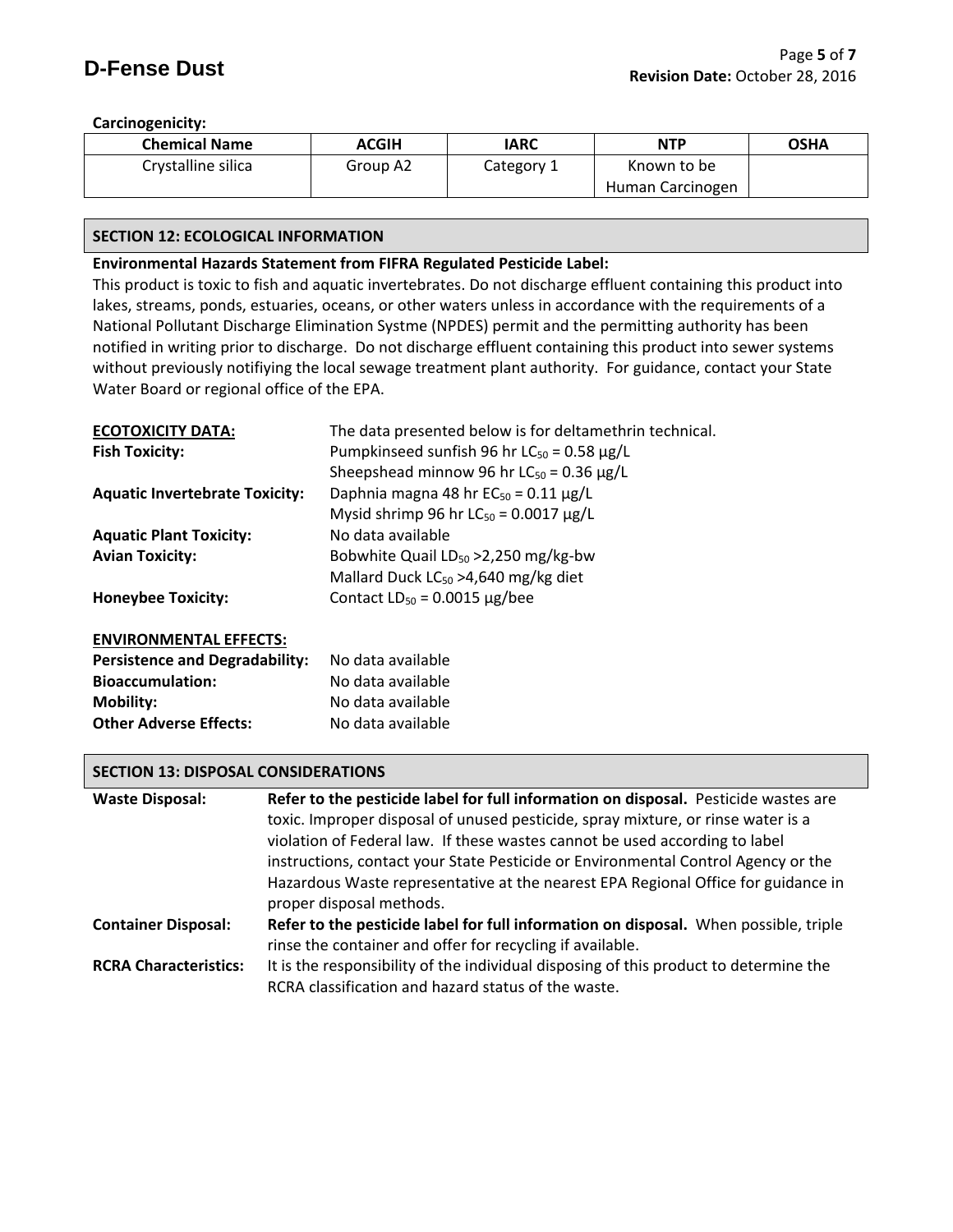| <b>DOT</b><br>(Ground): | Not regulated                                                                                |
|-------------------------|----------------------------------------------------------------------------------------------|
| <b>IMDG</b>             | UN3077, Environmentally hazardous substance, solid, n.o.s. (Deltamethrin mixture), 9, PGIII, |
| (Sea):                  | <b>Marine Pollutant</b>                                                                      |
| <b>IATA</b>             | UN3077, Environmentally hazardous substance, solid, n.o.s. (Deltamethrin mixture), 9, PGIII, |
| (Air):                  | <b>Marine Pollutant</b>                                                                      |

## **SECTION 15: REGULATORY INFORMATION**

**Labeling Requirements Under FIFRA:** This chemical is a pesticide product registered by the Environmental Protection Agency and is subject to certain labeling requirements under federal pesticide law. These requirements differ from the classification criteria and hazard information required for safety data sheets and for workplace labels of non-pesticide chemicals. Following is the hazard information as required on the pesticide label:

#### CAUTION

Causes moderate eye irritation. Avoid contact with eyes, skin or clothing. Wash thoroughly with soap and water after handling and before eating, drinking, chewing gum, using tobacco or using the toilet.

**TSCA Inventory:** This product is exempt from TSCA inventory listing requirements as it is solely for FIFRA regulated use.

#### **SARA Title III Information:**

# **Section 302 – Extremely hazardous substances:** None

 **Section 311/312** – **Hazard Categories:** Acute (Immediate); Chronic (Delayed)

 **Section 313 –** This product contains a chemical or chemicals which are subject to the reporting requirements of the Act and Title 40 of the Code of Federal Regulations, Part 372:

| <b>Chemical Name</b> | <b>CAS Number</b> | Weight % | SARA 313 - Threshold<br>Values (lbs) |
|----------------------|-------------------|----------|--------------------------------------|
| None listed          |                   |          |                                      |

**CERCLA –** This product contains the following chemicals which have a reportable quantity (RQ) under the Comprehensive Environmental Response, Compensation and Liability Act (CERCLA):

| <b>Chemical Name</b> | <b>CAS Number</b> | <b>RQ</b> | <b>Quantity of</b><br><b>Finished Product</b> |
|----------------------|-------------------|-----------|-----------------------------------------------|
| None listed          |                   |           |                                               |

#### **CALIFORNIA PROPOSITION 65:**

| <b>Chemical Name</b> | CAS Number | <b>Prop 65 Category(ies)</b> |
|----------------------|------------|------------------------------|
| Crystalline quartz   | 14808-60-7 | Lancer                       |

#### **U.S. STATE RIGHT-TO-KNOW REGULATIONS:**

| <b>Chemical Name</b> | <b>New Jersey</b> | <b>Massachusetts</b> | <b>Pennsylvania</b> |
|----------------------|-------------------|----------------------|---------------------|
| Calcium carbonate    |                   |                      |                     |
| Crystalline silica   |                   |                      |                     |